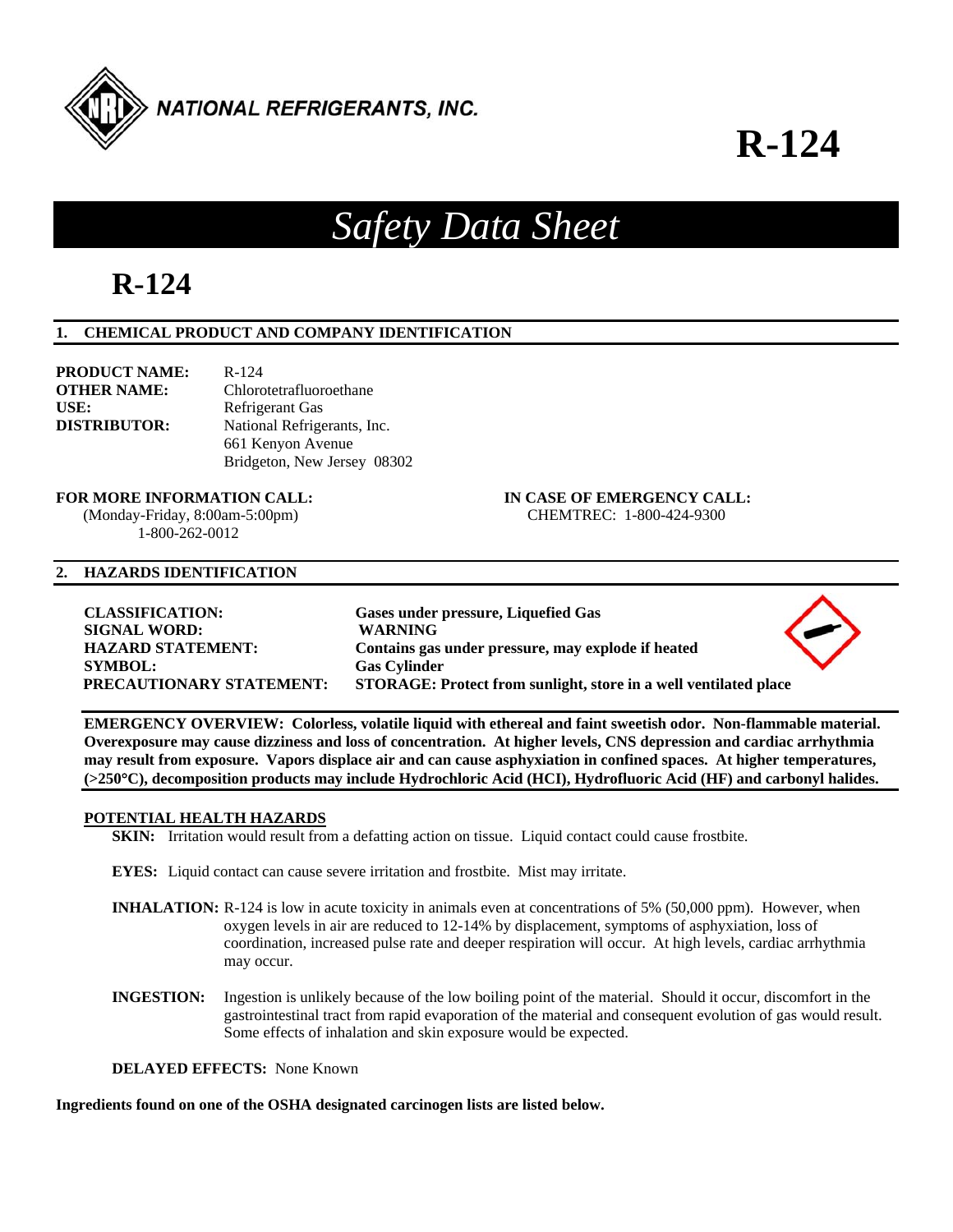

# **R-124**

| <b>INGREDIENT NAME</b><br>No ingredients listed in this section                                                                                                                                                                                                                             | NTP STATUS                     | <b>IARC STATUS</b> | OSHA LIST |  |
|---------------------------------------------------------------------------------------------------------------------------------------------------------------------------------------------------------------------------------------------------------------------------------------------|--------------------------------|--------------------|-----------|--|
| 3. COMPOSITION / INFORMATION ON INGREDIENTS                                                                                                                                                                                                                                                 |                                |                    |           |  |
| <b>INGREDIENT NAME</b><br>Chlorotetrafluoroethane                                                                                                                                                                                                                                           | <b>CAS NUMBER</b><br>2837-89-0 | WEIGHT %<br>100    |           |  |
| <b>COMMON NAME and SYNONYMS</b><br>R-124; HCFC124                                                                                                                                                                                                                                           |                                |                    |           |  |
| There are no impurities or stabilizers that contribute to the classification of the material identified in Section 2                                                                                                                                                                        |                                |                    |           |  |
| <b>FIRST AID MEASURES</b><br>4.                                                                                                                                                                                                                                                             |                                |                    |           |  |
| Promptly flush skin with water until all chemical is removed. If there is evidence of frostbite, bathe (do not rub) with<br>SKIN:<br>lukewarm (not hot) water. If water is not available, cover with a clean, soft cloth or similar covering. Get medical attention<br>if symptoms persist. |                                |                    |           |  |

- **EYES:** Immediately flush eyes with large amounts of water for at least 15 minutes (in case of frostbite, water should be lukewarm, not hot) lifting eyelids occasionally to facilitate irrigation. Get medical attention if symptoms persist.
- **INHALATION:** Immediately remove patient to fresh air. If breathing has stopped, give artificial respiration. Use oxygen as required, provided a qualified operator is available. Get medical attention immediately. DO NOT give epinephrine (adrenaline).
- **INGESTION:** Ingestion is unlikely because of the physical properties and is not expected to be hazardous. DO NOT induce vomiting unless instructed to do so by a physician.
- **ADVICE TO PHYSICIAN:** Because of the possible disturbances of cardiac rhythm, catecholamine drugs, such as epinephrine, should be used with special caution and only in situations of emergency life support. Treatment of overexposure should be directed at the control of symptoms and the clinical conditions.

#### **5. FIRE FIGHTING MEASURES**

#### **FLAMMABLE PROPERTIES**

**FLASH POINT:** Gas, not applicable per DOT regulations **FLASH POINT METHOD:** Not applicable **AUTOIGNITION TEMPERATURE:** Unknown **UPPER FLAME LIMIT (volume % in air):** None\* **LOWER FLAME LIMIT (volume % in air):** None\* \*Based on ASHRAE Standard 34 with match ignition **FLAME PROPAGATION RATE (solids):** Not applicable **OSHA FLAMMABILITY CLASS:** Not applicable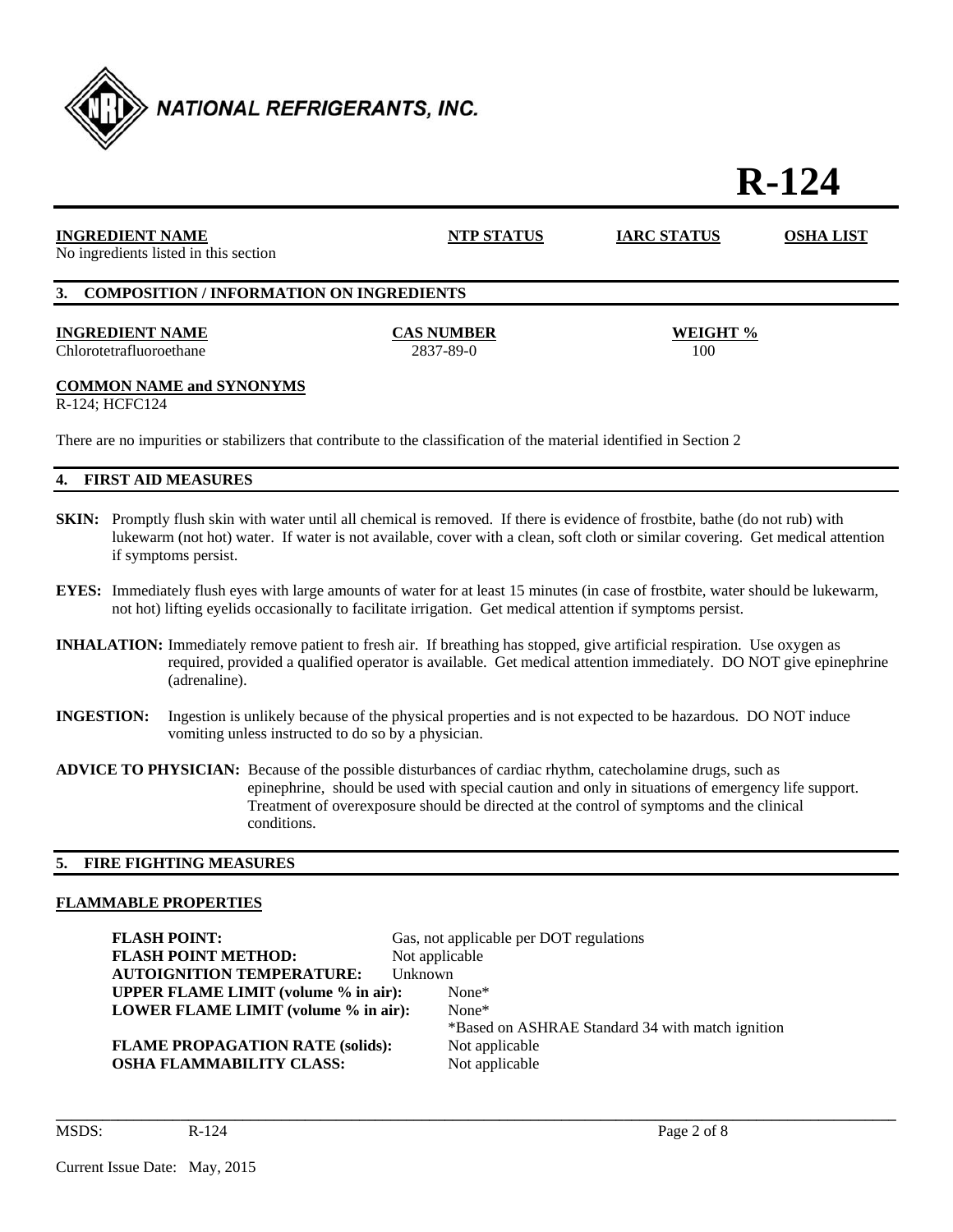

#### **EXTINGUISHING MEDIA:**

Use any standard agent – choose the one most appropriate for type of surrounding fire (material itself is not flammable)

#### **UNUSUAL FIRE AND EXPLOSION HAZARDS:**

 R-124 is not flammable at ambient temperatures and atmospheric pressure. However, this material will become combustible when mixed with air under pressure and exposed to strong ignition sources.

Contact with certain reactive metals may result in formation of explosive or exothermic reactions under specific conditions (e.g. very high temperatures and/or appropriate pressures).

#### **SPECIAL FIRE FIGHTING PRECAUTIONS/INSTRUCTIONS**:

 Firefighters should wear self-contained, NIOSH-approved breathing apparatus for protection against possible toxic decomposition products. Proper eye and skin protection should be provided. Use water spray to keep fire-exposed containers cool.

#### **6. ACCIDENTAL RELEASE MEASURES**

#### **IN CASE OF SPILL OR OTHER RELEASE:** (Always wear recommended personal protective equipment.)

 Evacuate unprotected personnel. Product dissipates upon release. Protected personnel should remove ignition sources and shut off leak, if without risk, and provide ventilation. Unprotected personnel should not return to the affected area until air has been tested and determined safe, including low-lying areas.

#### **Spills and releases may have to be reported to Federal and/or local authorities. See Section 15 regarding reporting requirements.**

#### **7. HANDLING AND STORAGE**

**NORMAL HANDLING:** (Always wear recommended personal protective equipment.) Avoid breathing vapors and liquid contact with eyes, skin or clothing. Do not puncture or drop cylinders, expose them to open flame or excessive heat. Use authorized cylinders only. Follow standard safety precautions for handling and use of compressed gas cylinders.

 R-124 should not be mixed with air above atmospheric pressure for leak testing or any other purpose. See Section 5: Unusual Fire and Explosion Hazards

#### **STORAGE RECOMMENDATIONS:**

 Store in a cool, well-ventilated area of low fire risk and out of direct sunlight. Protect cylinder and its fittings from physical damage. Storage in subsurface locations should be avoided. Close valve tightly after use and when empty.

#### **INCOMPATIBILTIES:**

 Freshly abraded aluminum surfaces at specific temperatures and pressures may cause a strong exothermic reaction. Chemically reactive metals: potassium, calcium, powdered aluminum, magnesium, and zinc.

#### **8. EXPOSURE CONTROLS / PERSONAL PROTECTION**

#### **ENGINEERING CONTROLS:**

 Provide local ventilation at filling zones and areas where leakage is probable. Mechanical (general) ventilation may be adequate for other operating and storage areas.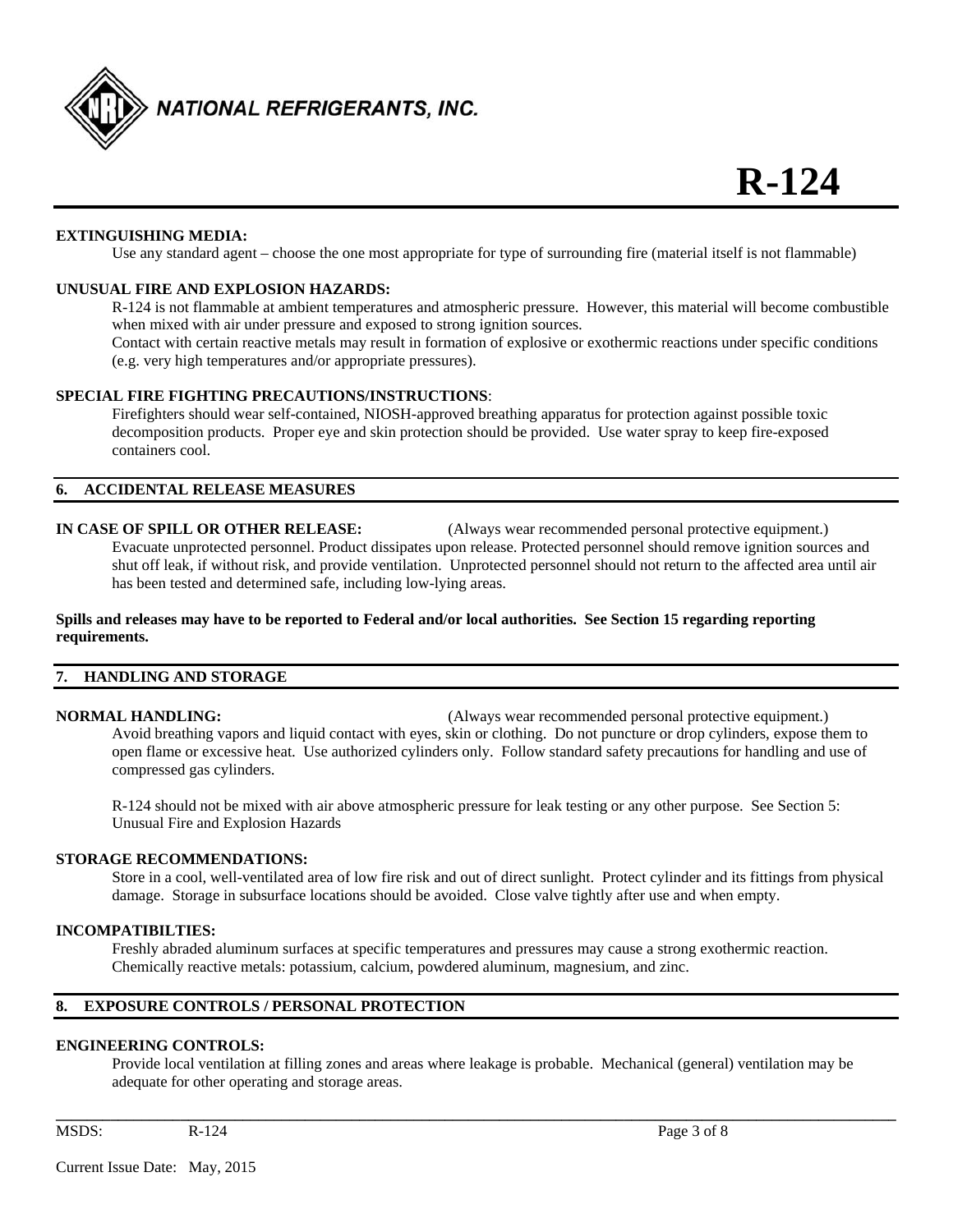

#### **PERSONAL PROTECTIVE EQUIPMENT**

#### **SKIN PROTECTION:**

 Skin contact with refrigerant may cause frostbite. General work clothing and gloves (leather) should provide adequate protection. If prolonged contact with liquid or gas is anticipated, insulated gloves constructed of PVA, neoprene or butyl rubber should be used. Any contaminated clothing should be promptly removed and washed before reuse.

#### **EYE PROTECTION:**

For normal conditions, wear safety glasses. Where there is reasonable probability of liquid contact, wear chemical safety goggles.

#### **RESPIRATORY PROTECTION:**

 None generally required for adequately ventilated work situations. For accidental release or non-ventilated situations, or release into confined space, where the concentration may be above the PEL of 1,000 ppm, use a self contained, NIOSH approved breathing apparatus or supplied air respirator. For escape: use the former or a NIOSH approved gas mask with organic vapor canister.

#### **ADDITIONAL RECOMMENDATIONS:**

Where contact with liquid is likely, such as in a spill or leak, impervious boots and clothing should be worn. High dose-level warning signs are recommended for areas of principle exposure. Provide eyewash stations and quick drench shower facilities at convenient locations. For tank cleaning operations, see OSHA regulations, 29 CFR 1910.132 and 29 CFR 1910.133.

#### **EXPOSURE GUIDELINES**

| <b>INGREDIENT NAME</b>  | <b>ACGIH TLV</b> | <b>OSHA PEL</b> | <b>OTHER LIMIT</b>      |
|-------------------------|------------------|-----------------|-------------------------|
| Chlorotetrafluoroethane | None             | None            | $*1000$ ppm TWA $(8hr)$ |
|                         |                  |                 |                         |

= Workplace Environmental Exposure Level (AIHA)

#### **OTHER EXPOSURE LIMITS FOR POTENTIAL DECOMPOSITION PRODUCTS:**

Hydrogen Fluoride: ACGIH TLV = 2ppm ceiling, 0.5ppm TLV-TWA

#### **9. PHYSICAL AND CHEMICAL PROPERTIES**

| <b>APPEARANCE:</b>                        | Clear, colorless liquid and vapor      |
|-------------------------------------------|----------------------------------------|
| <b>PHYSICAL STATE:</b>                    | Gas at ambient temperatures            |
| <b>MOLECULAR WEIGHT:</b>                  | 136.45                                 |
| <b>CHEMICAL FORMULA:</b>                  | CHCIFCF <sub>3</sub>                   |
| <b>ODOR:</b>                              | Faint ethereal odor                    |
| <b>SPECIFIC GRAVITY</b> (water $= 1.0$ ): | 1.34 @ 30 $\degree$ C (86 $\degree$ F) |
| <b>SOLUBILITY IN WATER (weight %):</b>    | Unknown                                |
| $pH$ :                                    | Neutral                                |
| <b>BOILING POINT:</b>                     | $-12$ °C (10.4°F)                      |
| <b>FREEZING POINT:</b>                    | $-199$ °C ( $-326$ °F)                 |
| <b>VAPOR PRESSURE:</b>                    | 49.3 psia @ 70°F<br>126.1 psia @ 130°F |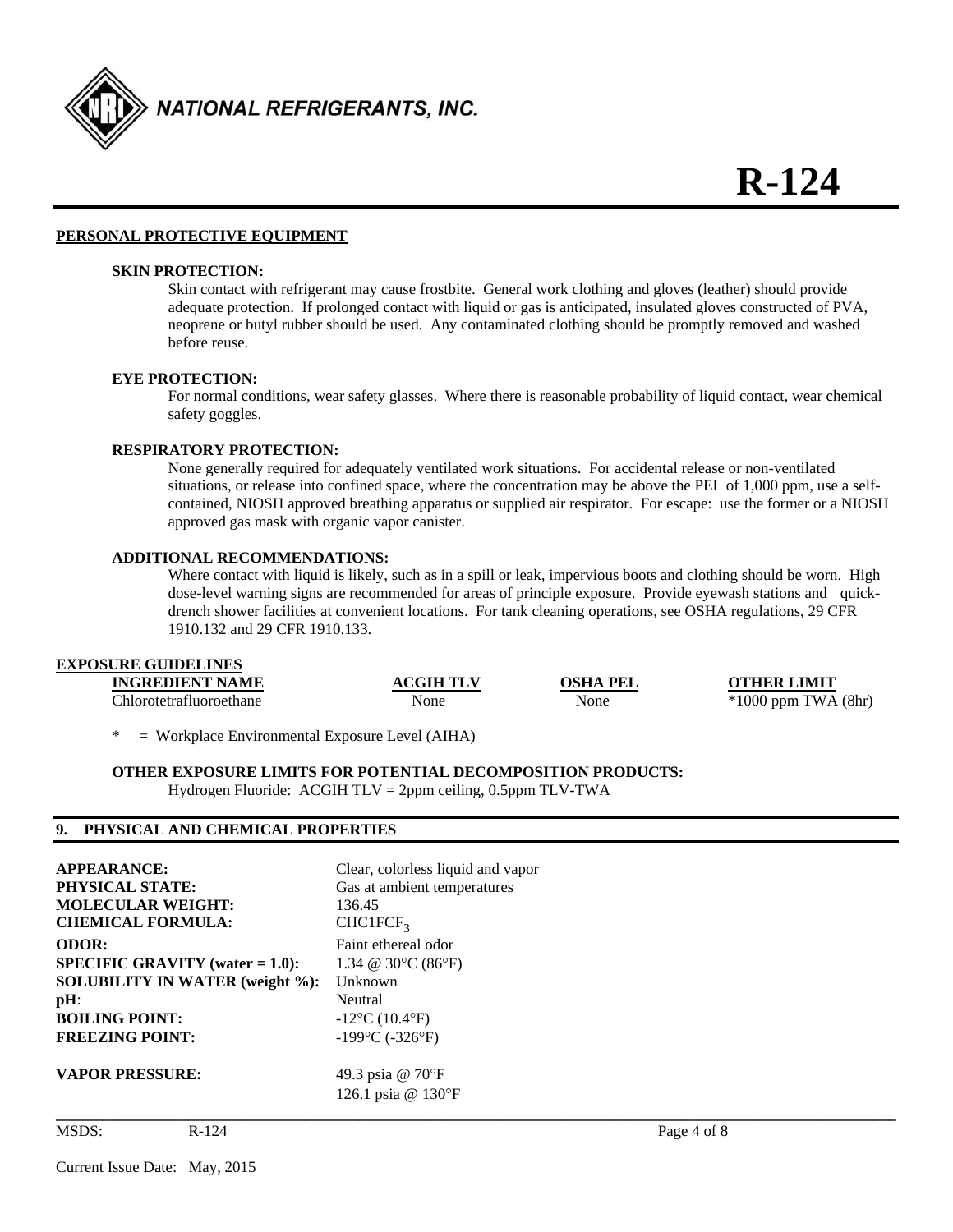

## **R-124**

**VAPOR DENSITY (air = 1.0):** 4.7 **EVAPORATION RATE:**  $>1$  **COMPARED TO:**  $CC1<sub>4</sub> = 1$ **% VOLATILES:** 100 **ODOR THRESHHOLD:** High **FLAMMABILITY:** Not applicable **LEL/UEL**: None/None **RELATIVE DENSITY:** 1.37 g/cm3 at 21.1 C **PARTITION COEFF (n-octanol/water)** Log Pow: 1.94. Note: This product is more soluble than octanol **AUTO IGNITION TEMP:** Not Determined **DECOMPOSITION TEMPERATURE**: >250 degrees C **VISCOSITY**: Not applicable **FLASH POINT:** Not applicable

(Flash point method and additional flammability data are found in Section 5.)\

#### **10. STABILITY AND REACTIVITY**

#### **NORMALLY STABLE: (CONDITIONS TO AVOID):**

The product is stable.

Do not mix with oxygen or air above atmospheric pressure. Any source of high temperatures, such as lighted cigarettes, flames, hot spots or welding may yield toxic and/or corrosive decomposition products.

#### **INCOMPATIBILITIES:**

 (Under specific conditions: e.g. very high temperatures and/or appropriate pressures) – Freshly abraded aluminum surfaces (may cause strong exothermic reaction). Chemically reactive metals: potassium, calcium, powdered aluminum, magnesium, and zinc.

#### **HAZARDOUS DECOMPOSITION PRODUCTS:**

Halogens, halogen acids and possibly carbonyl halides.

#### **HAZARDOUS POLYMERIZATION:**

Will not occur.

#### **11. TOXICOLOGICAL INFORMATION**

#### **IMMEDIATE (ACUTE) EFFECTS:**

 $LC_{50}$ : Inhalation 4 hr. (rat) -  $\geq$  360,000 ppm / Cardiac Sensitization threshold (dog) – 25,000 ppm Central Nervous System Depression; 10 min.  $EC_{50}$  - 140,000 ppm

**\_\_\_\_\_\_\_\_\_\_\_\_\_\_\_\_\_\_\_\_\_\_\_\_\_\_\_\_\_\_\_\_\_\_\_\_\_\_\_\_\_\_\_\_\_\_\_\_\_\_\_\_\_\_\_\_\_\_\_\_\_\_\_\_\_\_\_\_\_\_\_\_\_\_\_\_\_\_\_\_\_\_\_\_\_\_\_\_\_\_\_\_\_\_\_\_\_\_\_\_\_\_\_\_\_\_\_\_** 

#### **DELAYED (SUBCHRONIC AND CHRONIC) EFFECTS:**

 Subchronic inhalation (rat and mouse) NOEL – 15,000 ppm Not active in a series of genetic studies.

#### **OTHER DATA:**

 Teratology – (rat and rabbit-dams); NOEL – 15,000ppm NOEL (rat and rabbit pups); 50,000 ppm Data indicates that material is not a teratogen at the TLV of the compound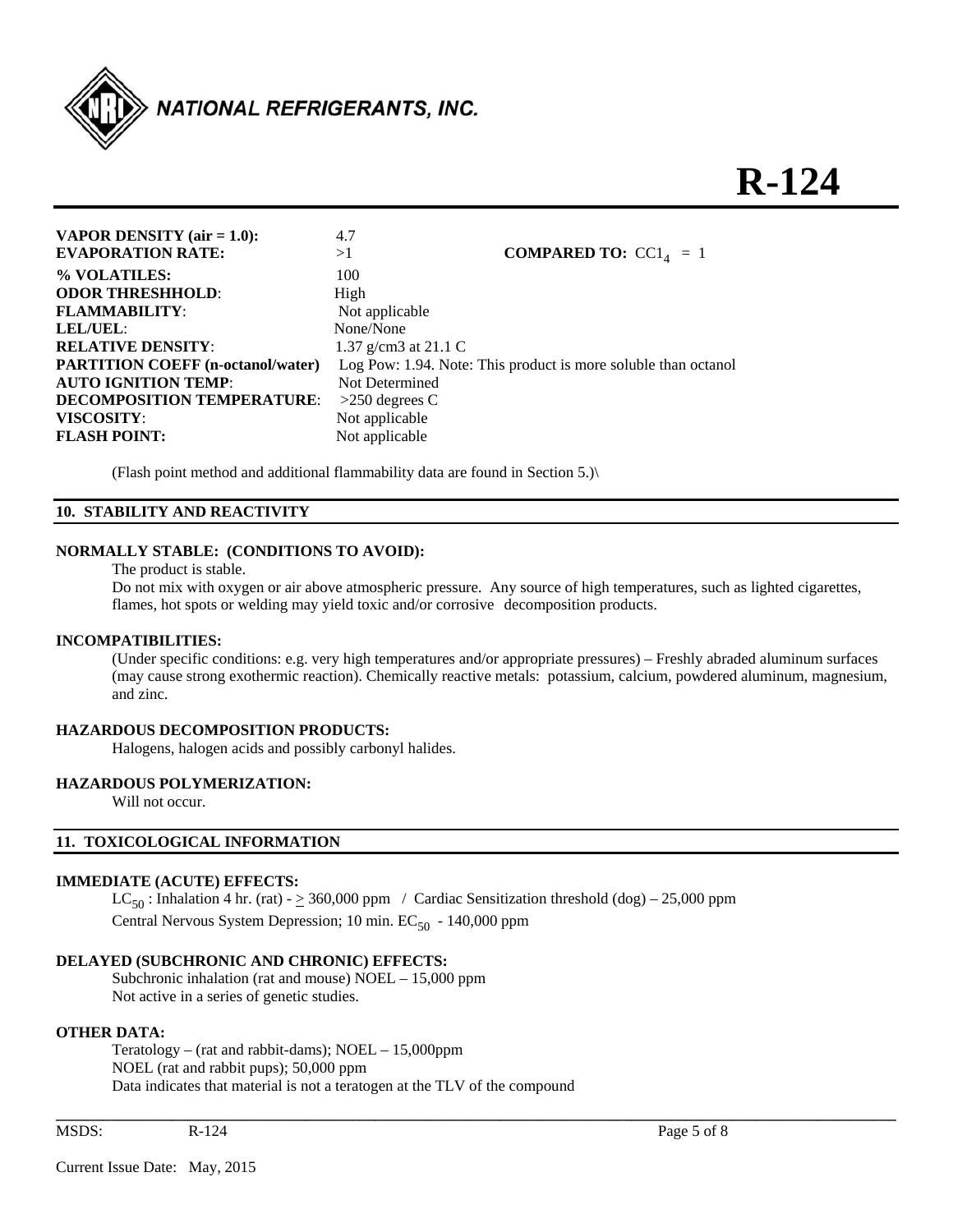

#### **REPEATED DOSE TOXICITY:**

Lifetime inhalation exposure of male rats was associated with a small increase in salivary gland fibrosarcomas.

#### **POTENTIAL HEALTH HAZARDS**

**SKIN:** Irritation would result from a defatting action on tissue. Liquid contact could cause frostbite.

**EYES:** Liquid contact can cause severe irritation and frostbite. Mist may irritate.

- **INHALATION:** R-124 is low in acute toxicity in animals even at concentrations of 5% (50,000 ppm). However, when oxygen levels in air are reduced to 12-14% by displacement, symptoms of asphyxiation, loss of coordination, increased pulse rate and deeper respiration will occur. At high levels, cardiac arrhythmia may occur.
- **INGESTION:** Ingestion is unlikely because of the low boiling point of the material. Should it occur, discomfort in the gastrointestinal tract from rapid evaporation of the material and consequent evolution of gas would result. Some effects of inhalation and skin exposure would be expected.

**DELAYED EFFECTS:** None Known

#### **Ingredients found on one of the OSHA designated carcinogen lists are listed below.**

#### **INGREDIENT NAME NTP STATUS IARC STATUS OSHA LIST**

No ingredients listed in this section

#### **FURTHER INFORMATION**:

Acute effects of rapid evaporation of the liquid may cause frostbite. Vapors are heavier than air and can displace oxygen causing difficulty breathing or suffocation. May cause cardiac arrhythmia.

#### **12. ECOLOGICAL INFORMATION**

**Degradability (BOD):** R-124 is a gas at room temperature; therefore, it is unlikely to remain in water. **Octanol Water Partition Coefficient:** Log pow = 1.94 indicating a low potential for bioaccumulation. (See Section 9)

#### **13. DISPOSAL CONSIDERATIONS**

#### **RCRA**

**Is the unused product a RCRA hazardous waste if discarded?** Not a hazardous waste **If yes, the RCRA ID number is:** Not applicable

**OTHER DISPOSAL CONSIDERATIONS:** 

 Disposal must comply with federal, state, and local disposal or discharge laws. R-124 is subject to U.S. Environmental Protection Agency Clean Air Act Regulations Section 608 in 40 CFR Part 82 regarding refrigerant recycling.

The information offered here is for the product as shipped. Use and/or alterations to the product such as mixing with other materials may significantly change the characteristics of the material and alter the RCRA classification and the proper disposal method.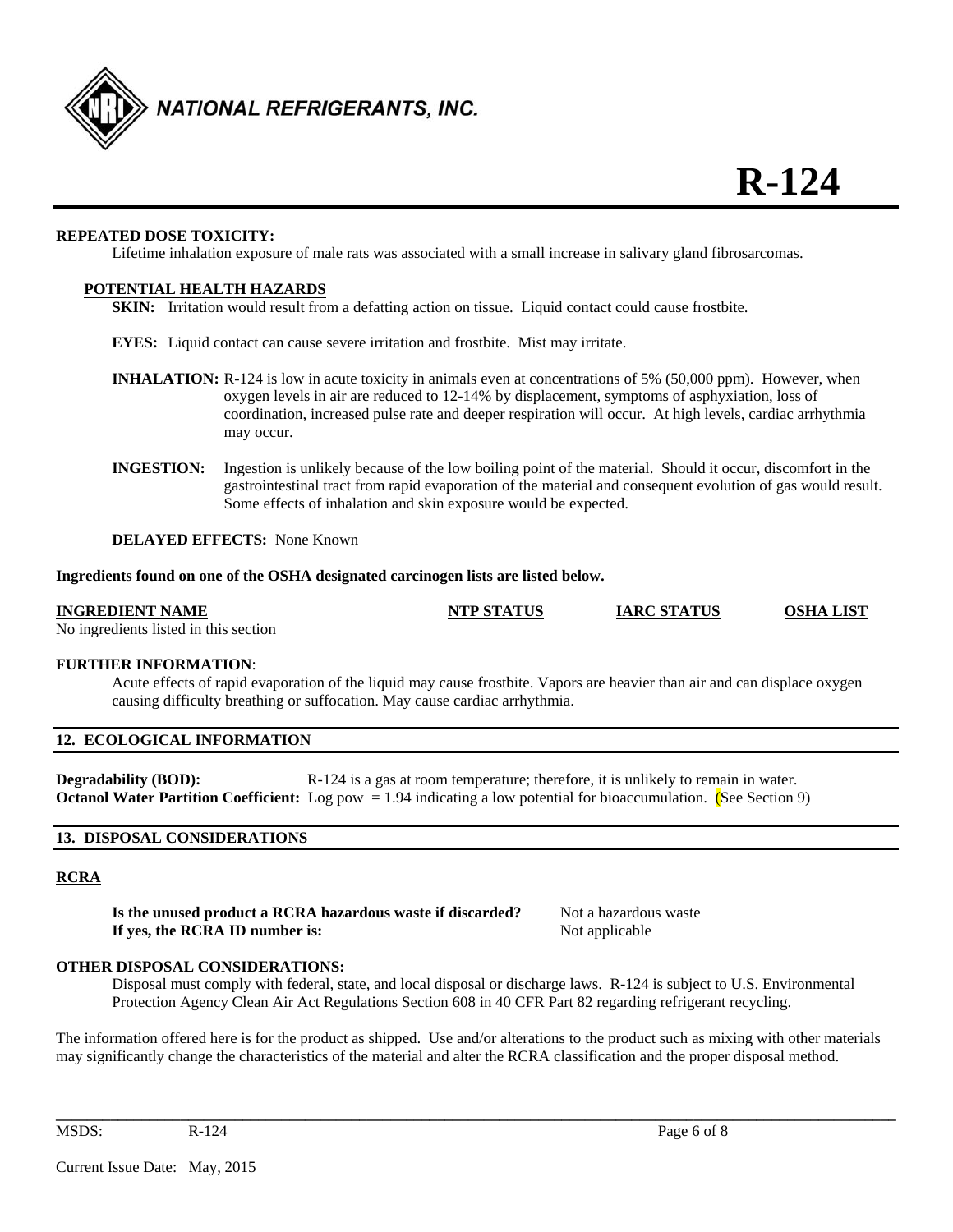

#### **14. TRANSPORT INFORMATION**

#### **US DOT ID NUMBER:** UN1021 **US DOT PROPER SHIPPING NAME**: 1-Chloro-1,2,2,2-tetrafluoroethaneor Refrigerant gas R-124 **US DOT HAZARD CLASS**: 2.2 **US DOT PACKING GROUP**: Not applicable

For additional information on shipping regulations affecting this material, contact the information number found in Section 1.

#### **15. REGULATORY INFORMATION**

#### **TOXIC SUBSTANCES CONTROL ACT (TSCA)**

**TSCA INVENTORY STATUS:** Listed on the TSCA inventory **OTHER TSCA ISSUES:** Subject to Section 12(b) export notification. May contain 0-10 ppm Ethane, 2-chloro-1,1,1-trifluoro, CAS# 75-88-7

#### **SARA TITLE III / CERCLA**

"Reportable Quantities" (RQs) and/or "Threshold Planning Quantities" (TPQs) exist for the following ingredients.

#### **INGREDIENT NAME SARA / CERCLA RQ (lb.) SARA EHS TPQ (lb.)**

No ingredients listed in this section

**Spills or releases resulting in the loss of any ingredient at or above its RQ requires immediate notification to the National Response Center [(800) 424-8802] and to your Local Emergency Planning Committee.** 

**SECTION 311 HAZARD CLASS:** IMMEDIATE

PRESSURE

#### **SARA 313 TOXIC CHEMICALS:**

The following ingredients are SARA 313 "Toxic Chemicals". CAS numbers and weight percents are found in Section 2.

#### **INGREDIENT NAME COMMENT**

Chlorotetrafluoroethane (HCFC-124) None

#### **STATE RIGHT-TO-KNOW**

In addition to the ingredients found in Section 2, the following are listed for state right-to-know purposes.

#### **INGREDIENT NAME WEIGHT % COMMENT**

No ingredients listed in this section

#### **ADDITIONAL REGULATORY INFORMATION:**

R-124 is subject to U.S. Environmental Protection Agency Clean Air Act Regulations at 40 CFR Part 82.